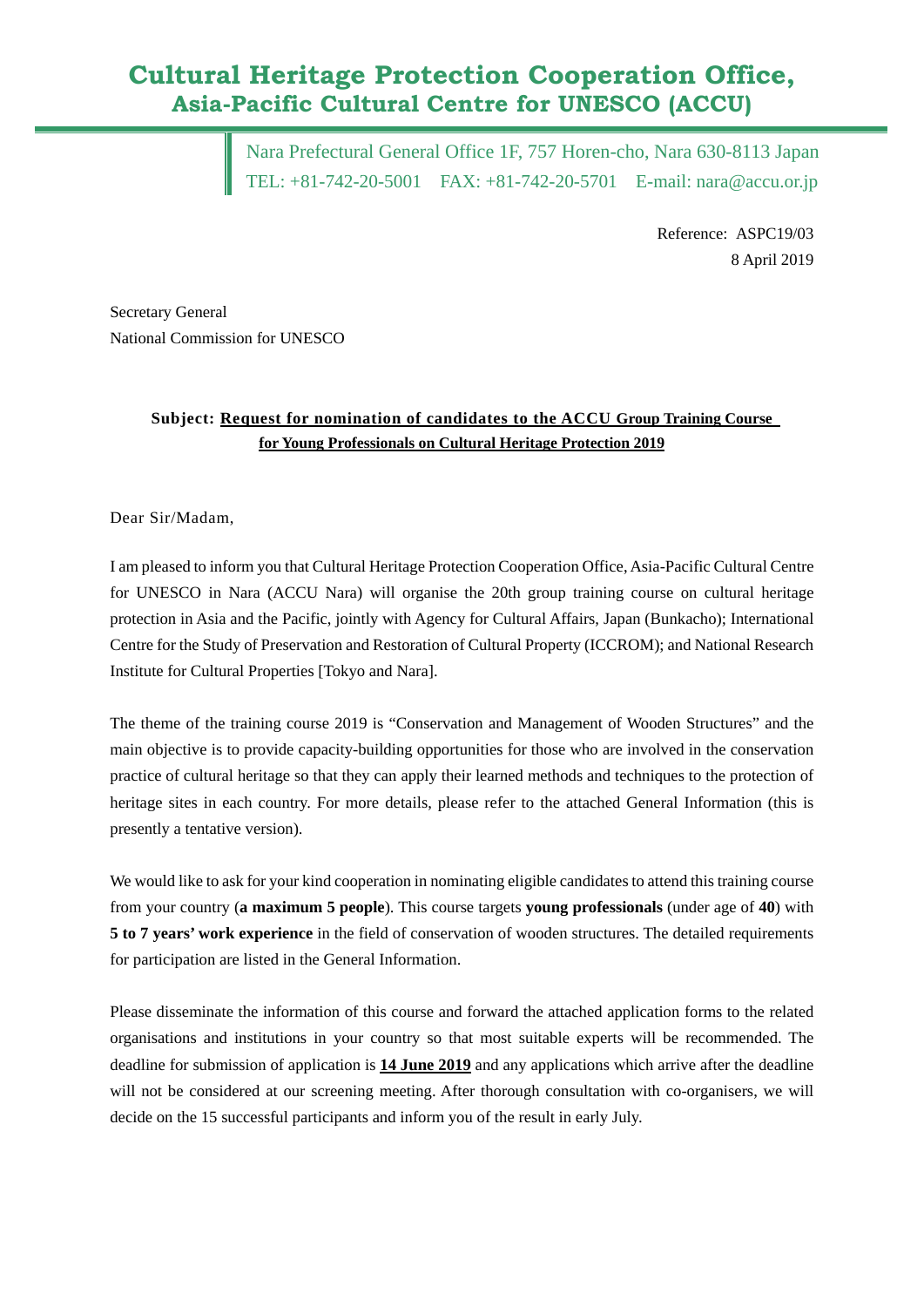## **Cultural Heritage Protection Cooperation Office, Asia-Pacific Cultural Centre for UNESCO (ACCU)**

Nara Prefectural General Office 1F, 757 Horen-cho, Nara 630-8113 Japan TEL: +81-742-20-5001 FAX: +81-742-20-5701 E-mail: [nara@accu.or.jp](mailto:nara@accu.or.jp)

The information for this training course will be posted on the web sites of ACCU Nara and ICCROM. If there are any inquiries from those are interested in this course, please do not hesitate to contact us directly by email (nara@accu.or.jp) or phone (+81-742-20-5001).

Thank you very much in advance for your kind support. I look forward to some applicants from your country.

Yours sincerely,

- 晋

MORIMOTO Susumu *Director* ACCU Nara

Enclosures:

1. General Information

- 2. Course Schedule (tentative)
- 3. Application Form (Form 1)
- 4. Recommendation Form (Form 2)
- 5. Short Paper Format (Form 3)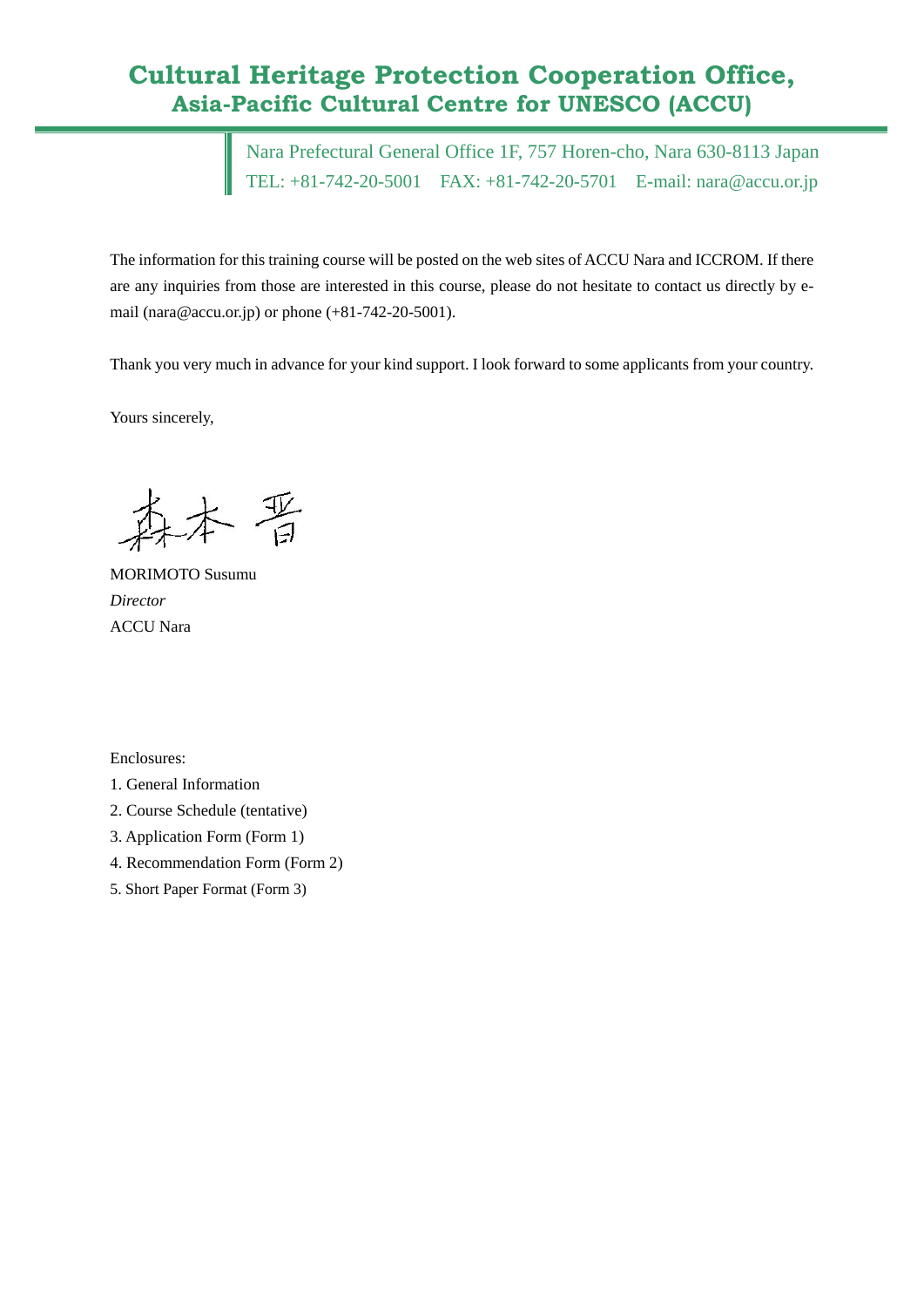## **Group Training Course for Young Professionals on Cultural Heritage Protection in the Asia-Pacific Region 2019**

#### **"Conservation and Management of Wooden Structures"**

## **General Information**

**1. Dates:** 4 September (Wed) – 3 October (Thu), 2019

**2. Venue:** Nara, Japan (ACCU Nara Office, related research institutions, restoration site, etc.)

#### **3. Oganisers (tentative)**

This course is jointly organised by the Agency for Cultural Affairs, Japan (Bunkacho); Asia-Pacific Cultural Centre for UNESCO (ACCU); International Centre for the Study of the Preservation and Restoration of Cultural Property (ICCROM); and National Research Institute for Cultural Properties [Tokyo and Nara], in cooperation with the Japanese Association for Conservation of Architectural Monuments (JACAM); Japan Consortium for International Cooperation in Cultural Heritage (JCIC-Heritage); under the auspices of Japanese National Commission for UNESCO; Nara Prefectural Government; and Nara City Government.

#### **4. Background**

In the Asia and Pacific region, there are various forms of cultural heritage which are of great value from a global point of view. In order to safeguard this important heritage for future generations, it is necessary to train heritage professionals for proper investigation, analysis and conservation. ACCU Nara, in partnership with ICCROM and Bunkacho, has been organising training courses since 2000 on specific themes with a view to building the capacity of professionals involved with cultural heritage protection in the region. The curriculum of the 20th group training course is designed for young professionals and comprises comprehensive basic knowledge and techniques in the fields of investigation, conservation and management of wooden structures.

#### **5. Objectives**

The objectives of this course are to provide participants with:

- knowledge of skills-based techniques for the documentation and analysis of wooden structures;
- knowledge of skills-based techniques for the repair/restoration of wooden structures;
- knowledge of principles and methodologies for the conservation of wooden structures;
- knowledge of disaster risk management for cultural heritage;
- opportunities to share their knowledge and experience of heritage protection and to build networks among heritage practitioners in the region.

#### **6. Course Curriculum**

The course curriculum is designed so that participants are able to learn an overview of the process of investigation, restoration and conservation of wooden structures in Japan. The experts from ICCROM will deliver the lecture on international principles and methodologies for heritage conservation. The course is divided into five interconnected units following the procedure of conservation practice. It includes classroom lectures, work sessions, on-site studies and presentations and discussions. (Please refer to the tentative course schedule.)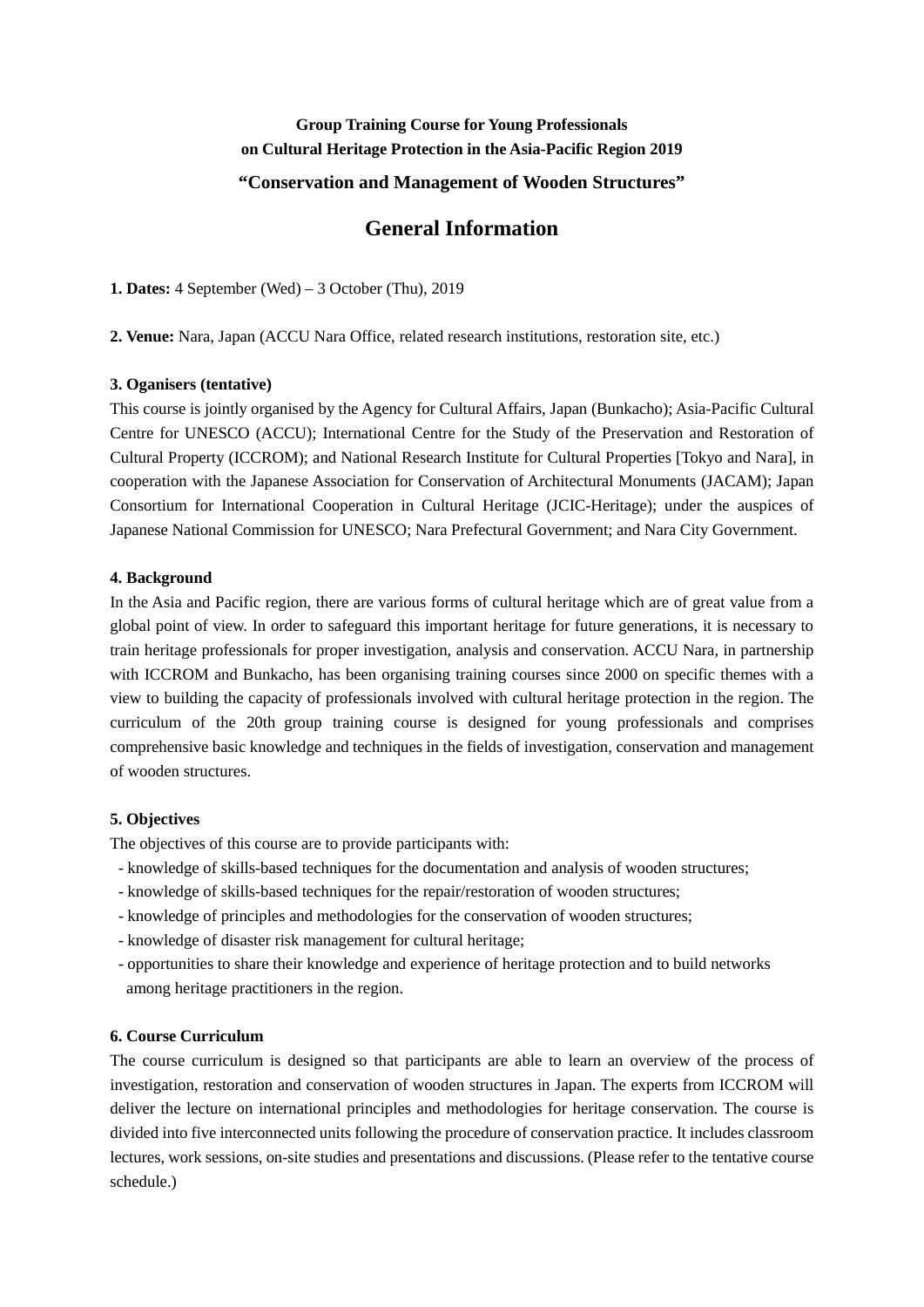#### **Units:**

- 1. Current Issues and Global Perspective on Conservation of Wooden Structures
- 2. Protection Systems for Cultural Heritage in Japan
- 3. Documentation of Wooden Structures
- 4. Restoration of Wooden Structures
- 5. Management of Wooden Structures

#### **Contents:**

#### Classroom lectures

- Current situation and issues of architectural conservation in the Asia-Pacific region
- Disaster risk management for cultural heritage
- Protection systems for cultural heritage in Japan
- Case studies of conservation and restoration of wooden structures in Japan

#### Work Sessions

- Documentation of wooden structures (measured drawing, photography)
- Damage/deterioration investigation of wooden structures

#### On-site Studies

- Restoration sites of wooden structures
- Case studies of conservation of historic towns

#### Presentations and Discussions

- Country report presentations by participants
- Community-centred management of historic towns (discussion with local people)
- Plenary discussions

#### **7. Working Language**

English (with consecutive interpretation from Japanese)

#### **8. Criteria for Selecting the Participants**

The training course is offered to heritage practitioners from the following 42 signatory countries to the UNESCO World Heritage Convention in the Asia and Pacific region, who are recommended by the National Commissions for UNESCO (NATCOM)\*. The maximum number of participants is 15 (one participant per nation, in principle).

\*National Commissions for UNESCO are national cooperative bodies operating for the purpose of associating their governmental and non-governmental bodies in education, sciences, culture and communication with the work of the organization. They are set up by their respective governments in accordance with the Article VII of the UNESCO Constitution.

#### **(1) Signatory countries:**

*Afghanistan, Australia, Bangladesh, Bhutan, Brunei Darussalam, Cambodia, China, Cook Islands, Fiji, India, Indonesia, Iran, Kazakhstan, Kiribati, Kyrgyz Republic, Lao P.D.R., Malaysia, Maldives, Marshall Islands, Micronesia, Mongolia, Myanmar, Nepal, New Zealand, Niue, Pakistan, Palau, Papua New Guinea, the Philippines, Republic of Korea, Samoa, Singapore, Solomon Islands, Sri Lanka, Tajikistan, Thailand, Timor-Leste, Tonga, Turkmenistan, Uzbekistan, Vanuatu and Viet Nam.*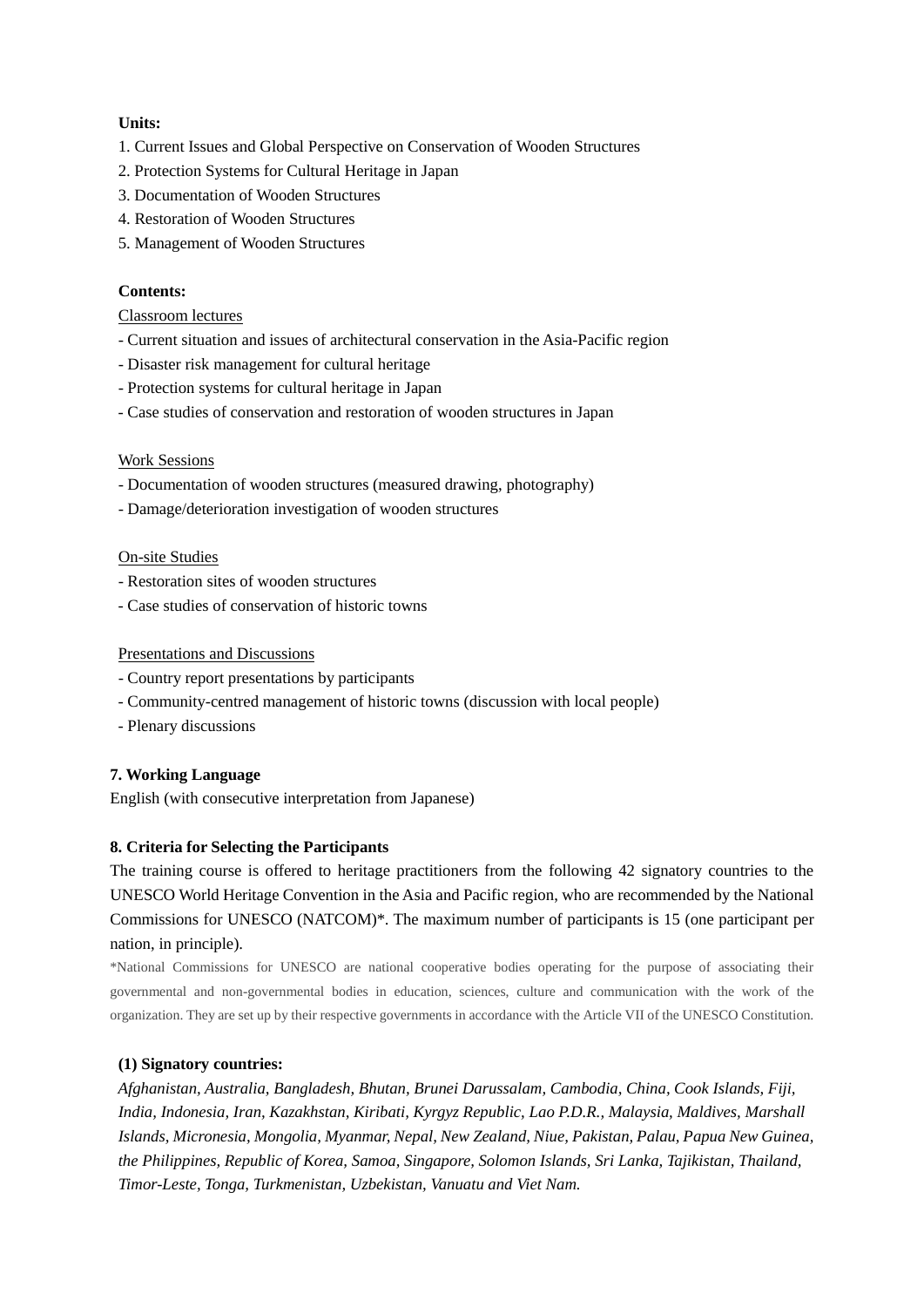#### **(2) Participants should be:**

- (1) young heritage professionals who are expected to have **5-7 years-experience** in the field of conservation and management of wooden structures, to be currently involved in the conservation practice at heritage sites, and to be able to make effective use of the outcome of the training after returning to their respective countries;
- (2) those who have a good command of English; (each participant will be asked to deliver presentations and write reports in English)
- (3) those who are in good health enough to attend the entire training programme;
- (4) those who will continue to interact and exchange information with ACCU after returning to their home countries;
- (5) those who have not participated in the ACCU group training course under the theme 'Preservation and Restoration of Wooden Structures' before.

#### **9. Application Requirements**

#### (1) **Application form (Form 1)**

 Please attach a copy of the passport, if the applicant has a valid passport at the time of application. This is not necessary if the applicant has not yet to obtain a passport.

#### (2) **Letter of recommendation from the institution of the applicant (Form 2)**

- (3) **Short paper (2 pages) (Form 3)** It will weigh heavily in the selection of participants. This paper should be written by the applicant and describe:
	- the reason for applying;
	- a brief summary of the applicant's work related to the conservation of wooden structures;
	- future plans to utilise and develop the outcome of the training course in the applicant's country.

#### (4) **Letter of recommendation from UNESCO National Commission (NATCOM)**

Since the organiser will send the course announcement to NATCOM in respective countries and request to recommend some candidates, please contact them directly for any inquiries.

(5) **Certificate of English proficiency**

 It can serve as a reference for the screening. There is no need to attach this if applicants do not have one at present.

#### **Application Deadline: 14 June 2019 (Fri)**

Only complete applications with all necessary documents are eligible for consideration. Letters of recommendation from the institution and NATCOM should be physically signed and stamped and uploaded as a scanned copy. It will be appreciated if the application sheet be sent in both Word and PDF formats.

The organiser will reply to the applicant who sends the documents above directly to us. In case he/she will not receive the confirmation of receipt in a week, please contact us immediately.

#### **10. Notification of Screening Results**

After consideration in consultation with the co-organisers, the organiser will select 15 people (one participant per nation, in principle) from among all applicants. We will inform successful candidates and each National Commission for UNESCO of the result **in early July**.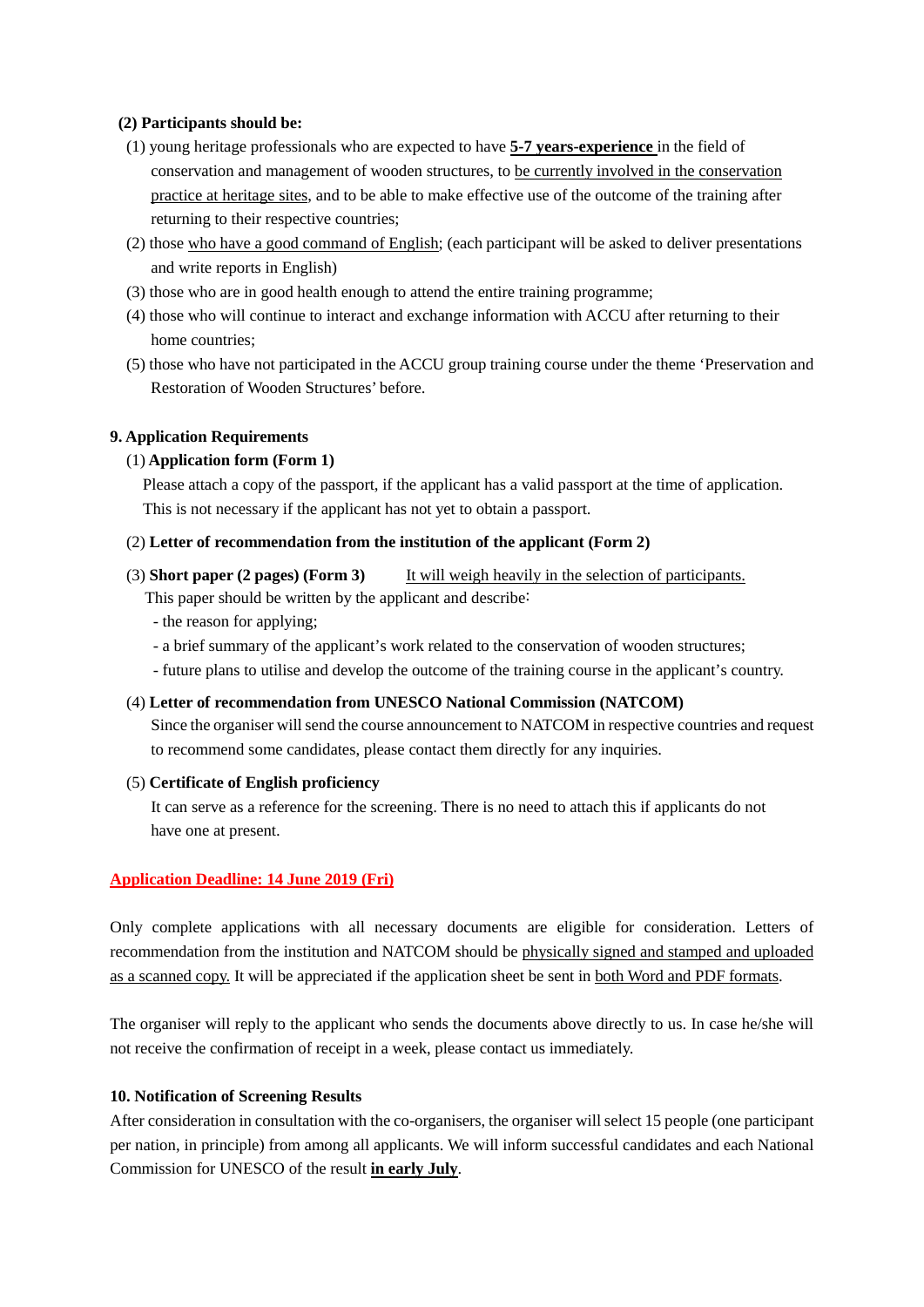Final selection would be made through telephonic interview. The dates for the interview will be informed later.

#### **11. Certificate**

A certificate of completion will be awarded to participants who satisfactorily attend all course activities and make a final presentation.

### **12. Course Costs**

The organiser will cover the costs during the training course as follows:

#### (1) **Round-trip travel cost**

The flight tickets between the nearest international airport to participants' residence and Nara will be arranged and provided by the organiser.

 Those from Australia, Brunei, China, New Zealand, Republic of Korea and Singapore are expected to cover their round-trip travel cost and arrange the tickets to and from Kansai International Airport. The organiser will arrange the transportation between the airport and Nara city.

#### (2) **Daily allowance**

 All of the participants shall, in principle, be provided the basic living expenses incurred during the training course according to ACCU Nara's regulations.

#### (3) **Accommodation**

 A room for single occupancy at the hotel in Nara city will be provided during the course for all the participants. In case the accommodation on the way to and/or from Japan for any unavoidable reason (such as visa application or limited flight connections) is needed, the organiser will make an arrangement and cover its expense.

Participants shall be responsible for visa application fees and domestic travel expenses.

#### **13. Secretariat**

Cultural Heritage Protection Cooperation Office, Asia-Pacific Cultural Centre for UNESCO (ACCU) Nara Pref. Nara General Office, 757 Horen-cho, Nara 630-8113 JAPAN Tel: +81-(0)742-20-5001 Fax: +81-(0)742-20-5701 E-mail: nara@accu.or.jp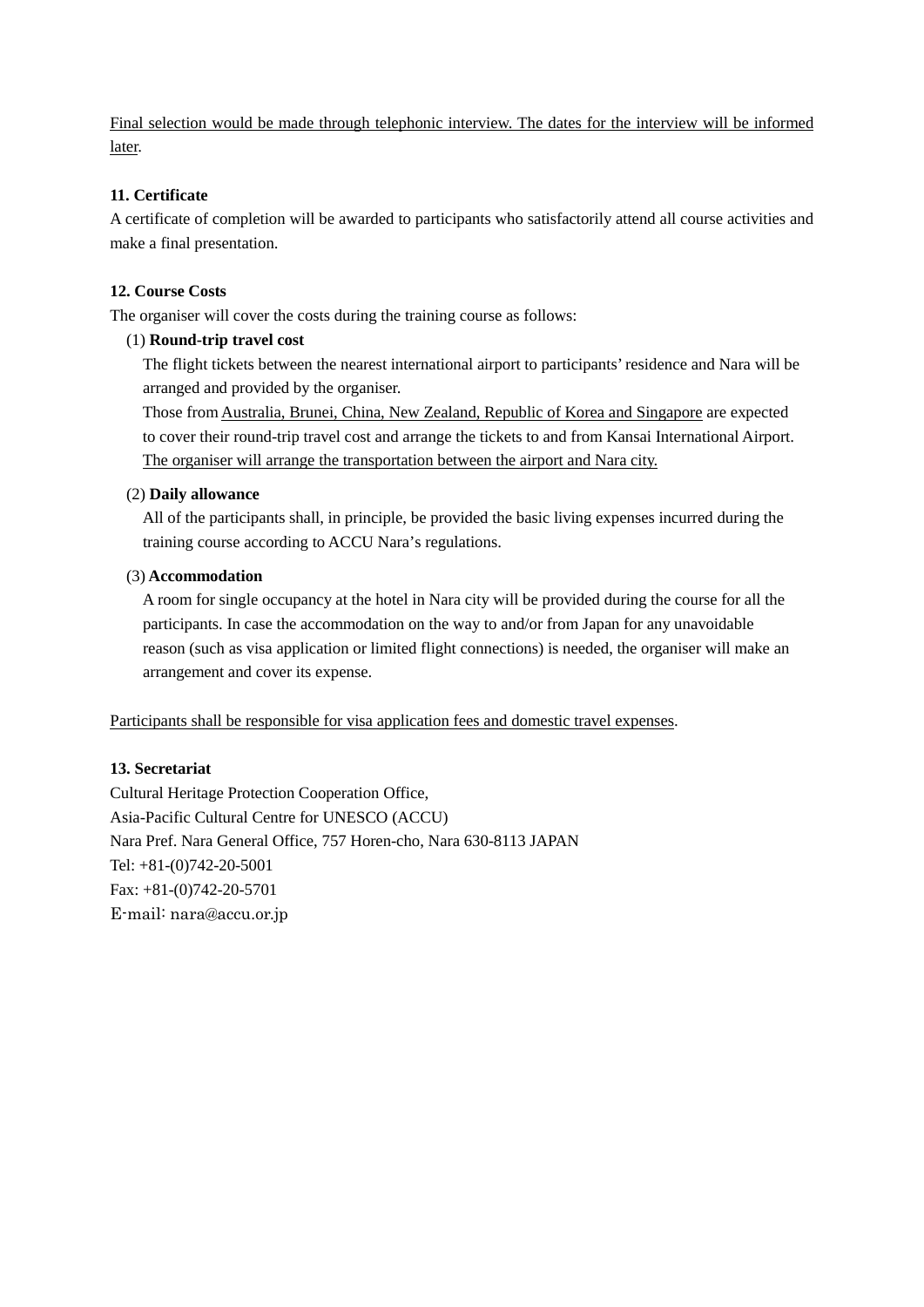#### **Course Programme (tentative)**

Group Training Course on Cultural Heritage Protection in the Asia-Pacific Region 2019

"Conservation and Management of Wooden Structure"

|    | Date           |     | $09:30 \sim 12:30$<br>$13:30 \sim 16:30$                                                                                                                                                                      |                                                                                                        | Venue                              |
|----|----------------|-----|---------------------------------------------------------------------------------------------------------------------------------------------------------------------------------------------------------------|--------------------------------------------------------------------------------------------------------|------------------------------------|
| 9  | 3              |     | Tue Arrival day                                                                                                                                                                                               |                                                                                                        |                                    |
|    | $\overline{4}$ | Wed |                                                                                                                                                                                                               | Opening Ceremony/ Orientation Session                                                                  | Nara city                          |
|    |                |     | Unit 1: Current Issues and Global Perspective on Conservation of Wooden Structure                                                                                                                             |                                                                                                        |                                    |
|    | 5              | Thu | <b>Presentations and Discussions</b><br><b>Country Report Presentations by Participants</b>                                                                                                                   |                                                                                                        | <b>ACCU</b> Nara Office            |
|    | 6              | Fri | <b>Presentations and Discussions</b><br>Country Report Presentations by Participants                                                                                                                          | [Lecture] Protection Systems for Cultural Heritage in<br>Japan/International Charters                  | <b>ACCU Nara Office</b>            |
|    | $\overline{7}$ | Sat | [Lecture]<br><b>Current Situation and Issues of Architectural Conservation</b><br>in the Asia-Pacific Region                                                                                                  | [Group work]<br>Based on country reports (tentative)                                                   | <b>ACCU</b> Nara Office            |
|    | 8              | Sun |                                                                                                                                                                                                               |                                                                                                        |                                    |
|    |                |     | Unit 2: Protection Systems for Wooden Structures in Japan                                                                                                                                                     |                                                                                                        |                                    |
|    | 9              |     | Mon <i>[Lecture]</i> Introduction to Wooden Structure in Japan                                                                                                                                                | [Lecture] Protection Systems/Conservation Practice for<br><b>Wooden Structures in Japan</b>            | <b>ACCU</b> Nara Office            |
|    |                |     | Unit 3: Documentation of Wooden Structure                                                                                                                                                                     |                                                                                                        |                                    |
|    | 10             | Tue | <b>Lecture</b><br>Structure of Japanese Wooden Architectures                                                                                                                                                  | [Lecture]<br><b>Documentation of Wooden Structures</b><br>(structural survey and documentation method) | <b>ACCU</b> Nara Office            |
|    | 11             | Wed | <b>Work session</b> Documentation of Wooden Structures (measured drawing: floor plan)                                                                                                                         |                                                                                                        | Vernacular house (Nara city)       |
|    | 12             | Thu | <b>Work session</b> Documentation of Wooden Structures (measured drawing: cross section)                                                                                                                      |                                                                                                        | Vernacular house (Nara city)       |
|    | 13             | Fri | [Work session] Documentation of Wooden Structures (photography)                                                                                                                                               |                                                                                                        | Vernacular house (Nara city)       |
|    | 14             | Sat |                                                                                                                                                                                                               |                                                                                                        |                                    |
|    |                |     | <b>Unit 4: Restoration of Wooden Structure</b>                                                                                                                                                                |                                                                                                        |                                    |
|    | 15             | Sun | <b>Lecture</b> Restoration Systems and Project Planning for<br><b>Wooden Structures</b>                                                                                                                       | [Lecture] Orientation for the Work Session: Overall<br><b>Process for Repairs</b>                      | <b>ACCU</b> Nara Office            |
|    | 16             | Mon | [Work session] Damage Investigation and Formulating Conservation Strategies I                                                                                                                                 |                                                                                                        | <b>Restoration</b> site            |
|    | 17             | Tue | [Work session] Damage Investigation and Formulating Conservation Strategies II                                                                                                                                |                                                                                                        | Restoration site                   |
|    | 18             |     | Wed <b>On-site Study</b> Repair Method for Wooden Structures                                                                                                                                                  |                                                                                                        | Restoration site                   |
|    | 19             |     | Thu <b>[On-site Study]</b> Restoration of Wooden Structure                                                                                                                                                    |                                                                                                        | Restoration site                   |
|    |                |     | Unit 5: Management of Wooden Structure (Disaster Risk Management)                                                                                                                                             |                                                                                                        |                                    |
|    | 20             | Fri | [Lecture/Discussion]<br>Disaster Risk Management for Cultural Heritage in the Asia-Pacific Region I                                                                                                           |                                                                                                        | <b>ACCU</b> Nara Office            |
|    | 21             | Sat | [Lecture/Discussion]<br>Disaster Risk Management for Cultural Heritage in the Asia-Pacific Region II                                                                                                          |                                                                                                        | <b>ACCU</b> Nara Office            |
|    | 22             | Sun |                                                                                                                                                                                                               |                                                                                                        |                                    |
|    |                |     | Unit 5: Management of Wooden Structure (Succession of Conservation Techniques)                                                                                                                                |                                                                                                        |                                    |
|    | 23             |     | Mon <b>[On-site Study</b> ] Preservation and Succession of Conservation Technique I (Carpentry Tools)                                                                                                         |                                                                                                        | pending                            |
|    | 24             | Tue | [On-site Study] Preservation and Succession of Conservation Technique II (Traditional Craftsmanship)                                                                                                          |                                                                                                        | <b>Restoration</b> site            |
|    | 25             | Wed |                                                                                                                                                                                                               |                                                                                                        |                                    |
|    |                |     | Unit 5: Management of Wooden Structure (Community-centred Management)                                                                                                                                         |                                                                                                        |                                    |
|    | 26             | Thu | Lecture] Community-centred Conservation and Management of Historic Town I (The Case of Asia)<br>'Conservation of Traditional Buildings with Local Community: Experience from George Town World Heritage Site" |                                                                                                        | <b>ACCU Nara Office</b>            |
|    | 27             | Fri | [Lecture] Community-centred Conservation and Management of Historic Town II (The Case of Japan)                                                                                                               |                                                                                                        | <b>ACCU Nara Office</b>            |
|    | 28             | Sat | [On-site Study]<br>Community-centred Conservation and Management of Historic Town III                                                                                                                         |                                                                                                        | Takayama-shi, Gifu                 |
|    | 29             | Sun | [On-site Study]<br>Community-centred Conservation and Management of Historic Town IV                                                                                                                          |                                                                                                        | Shirakawa-mura, Gifu               |
|    | 30             | Mon | <b>On-site Study</b><br>Community-centred Conservation and Management of Historic Town V                                                                                                                      |                                                                                                        | Shiojiri-shi Narai, Nagano         |
| 10 | 1              | Tue | <b>On-site Study</b><br>Community-centred Conservation and Management of Historic Town VI                                                                                                                     |                                                                                                        | Shiojiri-shi Kiso-Hirasawa, Nagano |
|    | $\overline{c}$ | Wed | Self-study                                                                                                                                                                                                    |                                                                                                        |                                    |
|    |                |     | <b>Presentation and Discussions</b>                                                                                                                                                                           |                                                                                                        |                                    |
|    | 3              | Thu | <b>Final Presentation</b>                                                                                                                                                                                     | Closing Ceremony                                                                                       | Hotel Fujita Nara                  |
|    | $\overline{4}$ | Fri | Departure day                                                                                                                                                                                                 |                                                                                                        |                                    |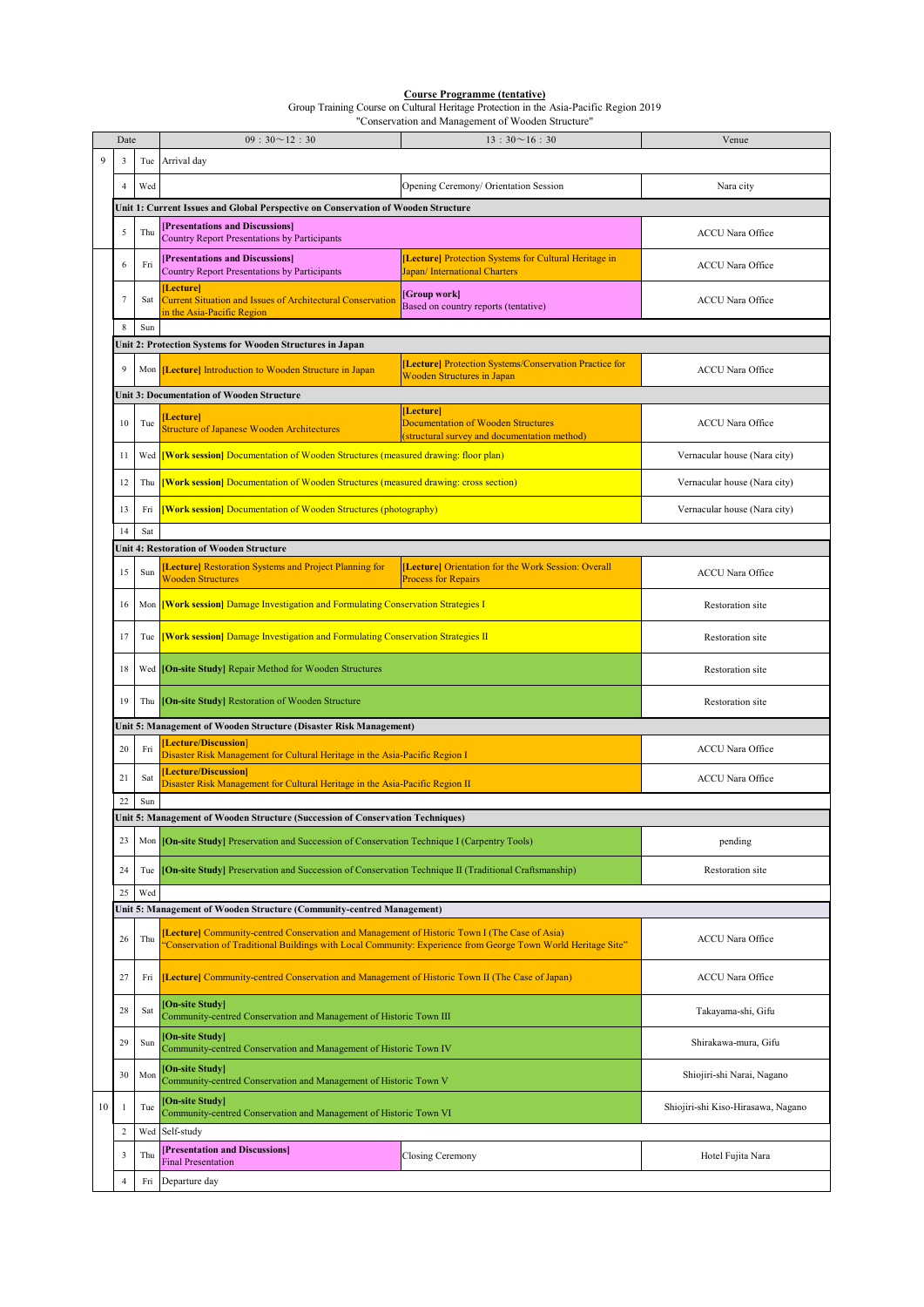### Group Training Course for Young Professionals on Cultural Heritage Protection in the Asia-Pacific Region 2019 Application Form (2019)

| Name          | <b>FIRST NAME</b>            | <b>FAMILY NAME (SURNAME)</b> |     |  |  |
|---------------|------------------------------|------------------------------|-----|--|--|
|               |                              |                              |     |  |  |
|               | MIDDLE NAME (If any)         |                              |     |  |  |
| Gender        | $\Box$ Male<br>$\Box$ Female |                              |     |  |  |
| Date of Birth |                              |                              | Age |  |  |
| (DD/MM/YYYY)  |                              |                              |     |  |  |
| Nationality   |                              |                              |     |  |  |

| <b>Official Presentation</b>        | $\Box$ National authority $\Box$ Local authority $\Box$ International organisation                                                                   |            |
|-------------------------------------|------------------------------------------------------------------------------------------------------------------------------------------------------|------------|
|                                     | $\Box$ Professional institution of national relevance $\Box$ Private firm/Individual professional<br>$\Box$ NPO/NGOs<br>$\Box$ Others (<br>$\lambda$ |            |
| Organisation                        |                                                                                                                                                      |            |
| /Institution                        |                                                                                                                                                      |            |
|                                     |                                                                                                                                                      |            |
| Website (If available)              |                                                                                                                                                      |            |
| Department                          |                                                                                                                                                      |            |
| Division/Division                   |                                                                                                                                                      |            |
|                                     |                                                                                                                                                      |            |
| <b>Present Position /Title</b>      |                                                                                                                                                      |            |
| Postal Address (Office)             |                                                                                                                                                      | Post Code: |
|                                     |                                                                                                                                                      |            |
| Office Phone                        |                                                                                                                                                      |            |
| Office Fax                          |                                                                                                                                                      |            |
| Postal Address                      |                                                                                                                                                      | Post Code: |
| (Home)                              |                                                                                                                                                      |            |
|                                     |                                                                                                                                                      |            |
| Home Phone/Fax                      |                                                                                                                                                      |            |
| Mobile Phone                        |                                                                                                                                                      |            |
| Preferred contact postal<br>address | $\Box$ Office $\Box$ Home                                                                                                                            |            |
| <b>Email Address</b>                | Preferred:                                                                                                                                           |            |
|                                     | Alternatives:                                                                                                                                        |            |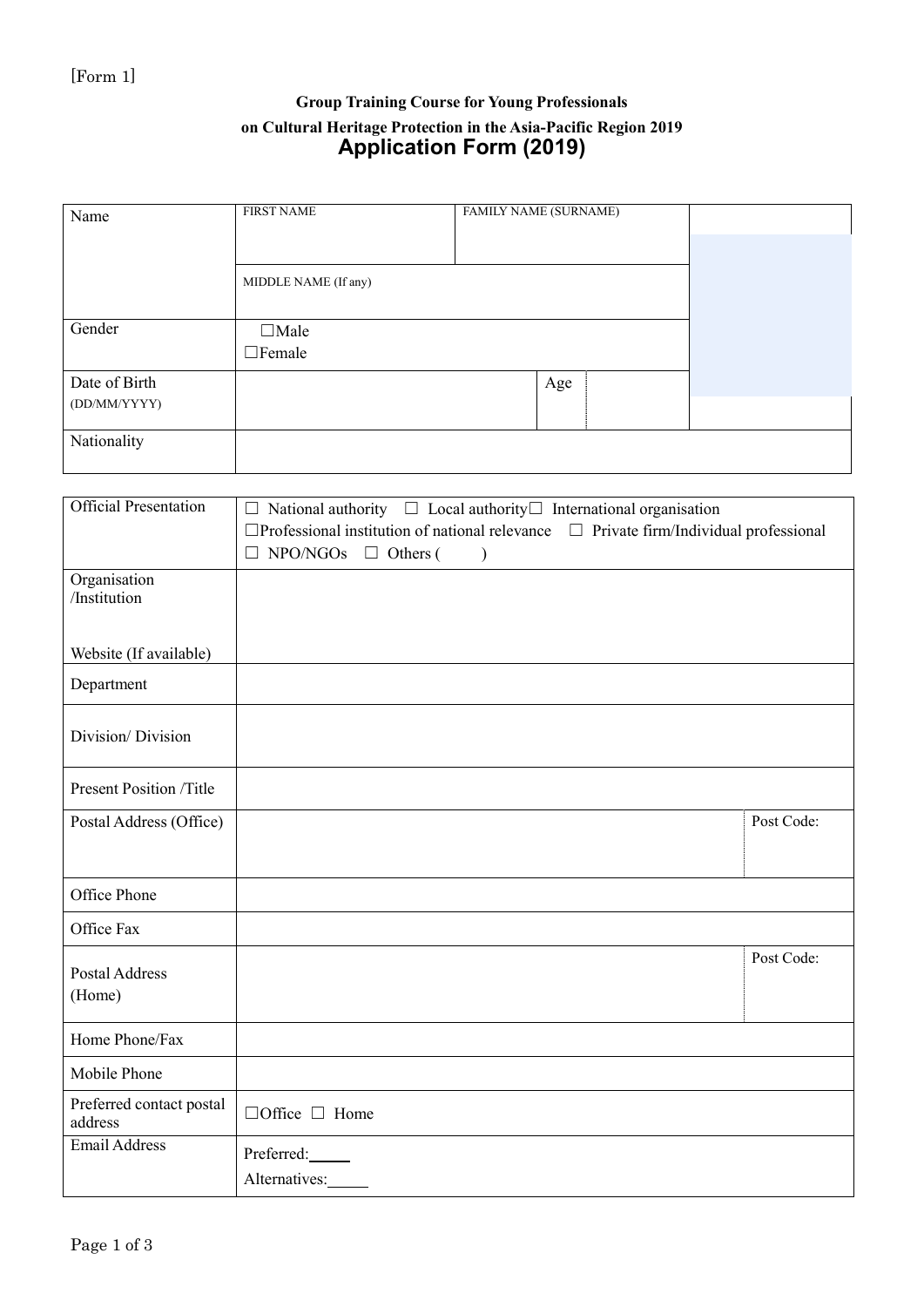| [Form 1]                                                |                                                                                                                                                                                                                                                                                                                                                                                              |                    |                   |  |  |
|---------------------------------------------------------|----------------------------------------------------------------------------------------------------------------------------------------------------------------------------------------------------------------------------------------------------------------------------------------------------------------------------------------------------------------------------------------------|--------------------|-------------------|--|--|
| Nearest International<br>Airport                        |                                                                                                                                                                                                                                                                                                                                                                                              |                    |                   |  |  |
| Professional Experience                                 | $\Box$ Less than 4 years' experience in the cultural heritage protection field. (                                                                                                                                                                                                                                                                                                            |                    | years)            |  |  |
| (in the field of cultural                               | $\square$ 5-7 years' experience in the cultural heritage protection field.                                                                                                                                                                                                                                                                                                                   |                    |                   |  |  |
| heritage)                                               | $\Box$ More than 8 years' experience in the cultural heritage protection field. (                                                                                                                                                                                                                                                                                                            |                    | years)            |  |  |
| Educational<br>Background                               | Name of School/ University                                                                                                                                                                                                                                                                                                                                                                   | Duration (from-to) | Degree (major)    |  |  |
| <b>Employment History</b>                               | Organisation                                                                                                                                                                                                                                                                                                                                                                                 | Duration (from-to) | Job Specification |  |  |
| Relevant Work<br>(multiple answers)                     | $\Box$ Conservation practice ( $\Box$ traditional building* $\Box$ vernacular house $\Box$ colonial building)                                                                                                                                                                                                                                                                                |                    |                   |  |  |
| *temple, palace,<br>monument, stupa etc.                | $\Box$ Repair work of building components $\Box$ Formulation of conservation plan<br>$\Box$ Formulation of disaster risk management plan $\Box$ Damage assessment/survey<br>$\Box$ Documentation (drawing) $\Box$ Documentation (photography) $\Box$ Raising community<br>awareness/ working with community □Management of historic town (group of<br>buildings) $\Box$ Other (<br>$\lambda$ |                    |                   |  |  |
| Outline of Current<br>JobResponsibilities               | $\blacktriangleright$<br>≻<br>$\blacktriangleright$<br>$\blacktriangleright$                                                                                                                                                                                                                                                                                                                 |                    |                   |  |  |
| Qualification/License<br>(if any)                       |                                                                                                                                                                                                                                                                                                                                                                                              |                    |                   |  |  |
| Participation                                           | Full Name of Course/Host institution/Venue (country)                                                                                                                                                                                                                                                                                                                                         |                    | Date              |  |  |
| <b>Experience of Overseas</b><br><b>Training Course</b> | $\Box$ ICCROM (<br><b>UNESCO</b> (<br>WHITRAP (<br>JICA(<br>Other (<br>$\Box$                                                                                                                                                                                                                                                                                                                |                    |                   |  |  |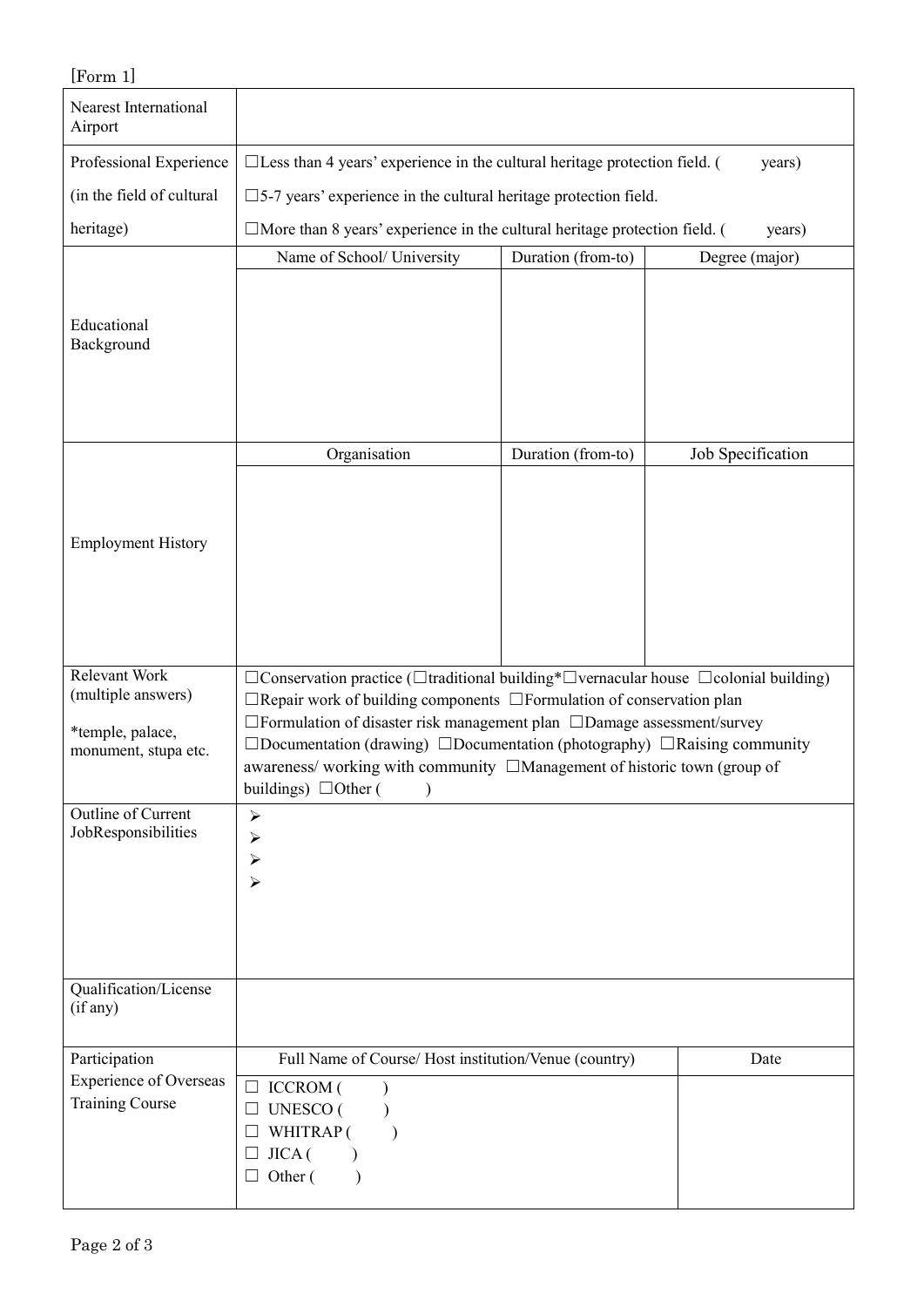| $\lfloor \text{Form 1} \rfloor$                    |                                                                                           |                         |                     |                 |  |  |
|----------------------------------------------------|-------------------------------------------------------------------------------------------|-------------------------|---------------------|-----------------|--|--|
| <b>English Proficiency</b>                         | Listening                                                                                 | Speaking                | Writing             | Reading         |  |  |
| (Sufficient English<br>proficiency is required for | Choose an item.                                                                           | Choose an <i>item</i> . | Choose an item.     | Choose an item. |  |  |
| participation)                                     |                                                                                           |                         |                     |                 |  |  |
| Certificate (If any)                               | <b>TOEFL/IELTS:</b>                                                                       |                         |                     |                 |  |  |
| *TOEFL, IELTS etc.                                 | Other:                                                                                    |                         |                     |                 |  |  |
| Food restrictions                                  | $\Box$ No $\Box$ Yes $\rightarrow$ Please specify:                                        |                         |                     |                 |  |  |
| Smoking habits                                     | $\Box$ No $\Box$ Yes                                                                      |                         |                     |                 |  |  |
| Any allergy to food or                             | $\Box$ No $\Box$ Yes $\rightarrow$ (Food:                                                 |                         |                     |                 |  |  |
| drug                                               | (Drug:                                                                                    |                         |                     |                 |  |  |
| (only for women)                                   | $\Box$ No $\Box$ Yes(                                                                     | months)                 |                     |                 |  |  |
| Pregnancy                                          |                                                                                           |                         |                     |                 |  |  |
| Medicine you currently                             | $\Box$ No $\Box$ Yes<br>$\longrightarrow$                                                 | (Name of medicine:      |                     |                 |  |  |
| take for treatment                                 |                                                                                           |                         |                     |                 |  |  |
| How did you know this                              | $\Box$ ACCU website/facebook $\Box$ ICCROM website $\Box$ Organisation (supervisor, head) |                         |                     |                 |  |  |
| course?                                            | $\Box$ National Commission for UNESCO $\Box$ Previous ACCU participants                   |                         |                     |                 |  |  |
|                                                    | $\Box$ Friends/Colleagues $\Box$ Other (                                                  |                         |                     |                 |  |  |
| Passport Number                                    | No.                                                                                       |                         | Date of issue:      |                 |  |  |
|                                                    | Name in passport:                                                                         |                         | Date of expiration: |                 |  |  |

I hereby certify that above statements are true and correct to the best of my knowledge and belief. I also declare that my health allows me to undertake the whole training programme. If I were accepted, I agree:

- not to bring any family members to Japan during the programme;
- to return home at the end of the programme on the designated flight arranged by ACCU Nara;
- that ACCU Nara will publish your reports as long as they are used for the programme purposes;
- to accept all the terms and conditions presented by the organisers.

Date: Signature:

### NAME IN PRINT: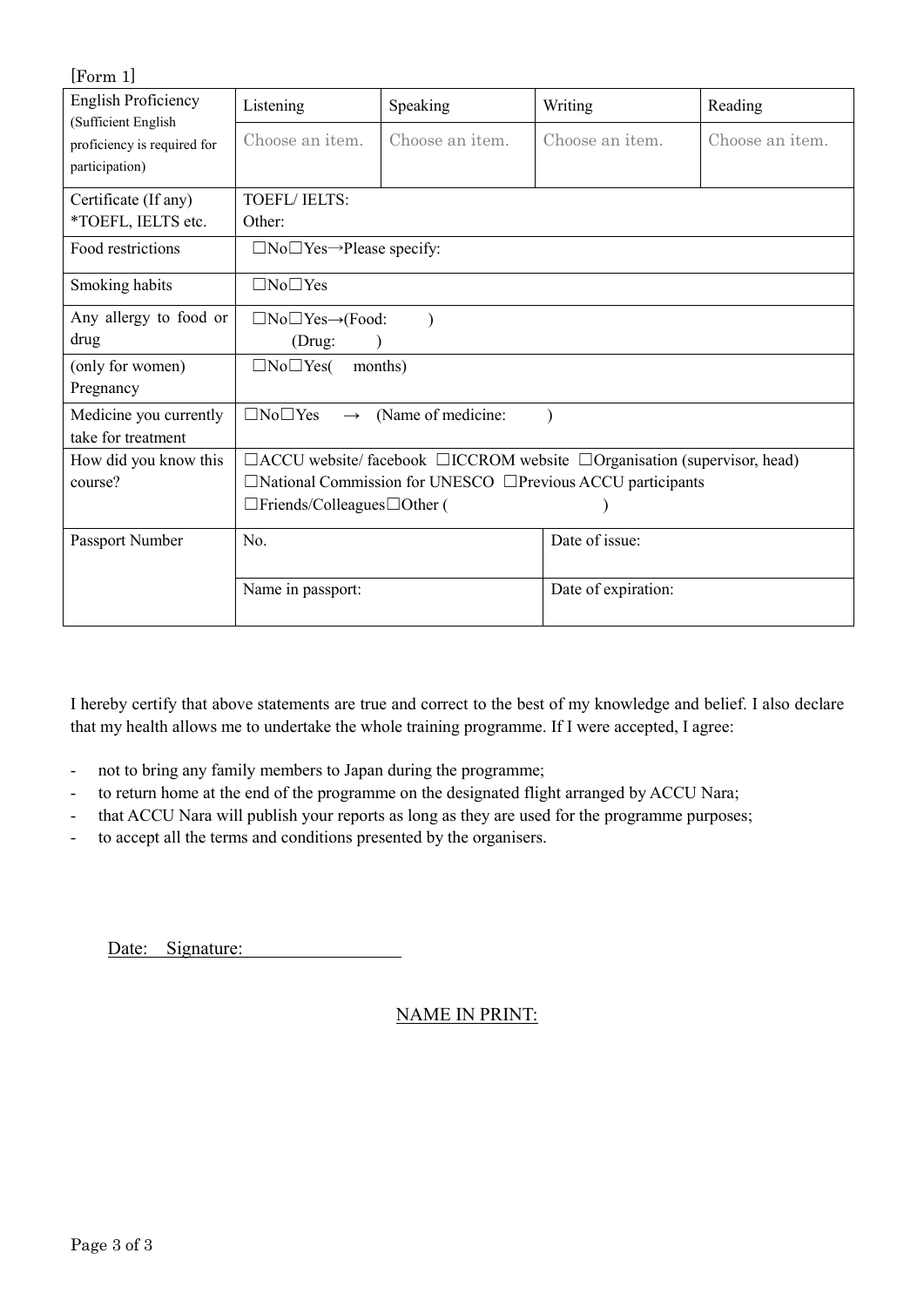### [Form 1]

### **Group Training Course for Young Professionals on Cultural Heritage Protection in the Asia-Pacific Region 2019 Application Form (2019)**

| Type words in the gray input box<br>and press "Tab" key to move | . .                                                                                                          |                       |     |  |
|-----------------------------------------------------------------|--------------------------------------------------------------------------------------------------------------|-----------------------|-----|--|
|                                                                 | FAMILY NAME (SURNAME)<br>Please fill in your full name as shown<br>MIDDLE NAME (If any)<br>in your passport. |                       |     |  |
| Gender                                                          | $\Box$ Male<br>$\boxtimes$ Female                                                                            | Please check the box. |     |  |
| Date of Birth                                                   |                                                                                                              |                       | Age |  |
|                                                                 | (DD/MM/YYYY)                                                                                                 |                       |     |  |
| Nationality                                                     |                                                                                                              |                       |     |  |

| <b>Official Presentation</b>                    | $\Box$<br>$NPO/NGOs \square$ Others ( | $\Box$ National authority $\Box$ Local authority $\Box$ International organisation<br>Professional institution of national relevance $\Box$ Private firm/ Individual professional<br>$\lambda$ |            |
|-------------------------------------------------|---------------------------------------|------------------------------------------------------------------------------------------------------------------------------------------------------------------------------------------------|------------|
| Organisation<br>/Institution                    |                                       | Please give the official name of organization you belong to.                                                                                                                                   |            |
| Website (If available)                          |                                       |                                                                                                                                                                                                |            |
| Department                                      |                                       |                                                                                                                                                                                                |            |
| Division/Division                               |                                       |                                                                                                                                                                                                |            |
| Present Position / Title                        |                                       |                                                                                                                                                                                                |            |
| Postal Address (Office)                         |                                       |                                                                                                                                                                                                | Post Code: |
|                                                 |                                       |                                                                                                                                                                                                |            |
| Office Phone                                    |                                       |                                                                                                                                                                                                |            |
| Office Fax                                      |                                       |                                                                                                                                                                                                |            |
| <b>Postal Address</b><br>(Home)                 |                                       |                                                                                                                                                                                                | Post Code: |
| Home Phone/Fax                                  |                                       |                                                                                                                                                                                                |            |
| Mobile Phone                                    |                                       |                                                                                                                                                                                                |            |
| Which is a preferred<br>contact postal address? | $\Box$ Office                         | We will send official documents to the address you choose.                                                                                                                                     |            |
| <b>Email Address</b>                            | Preferred:<br>Alternatives:           | We will send the result of selection and other important<br>announcement by email.                                                                                                             |            |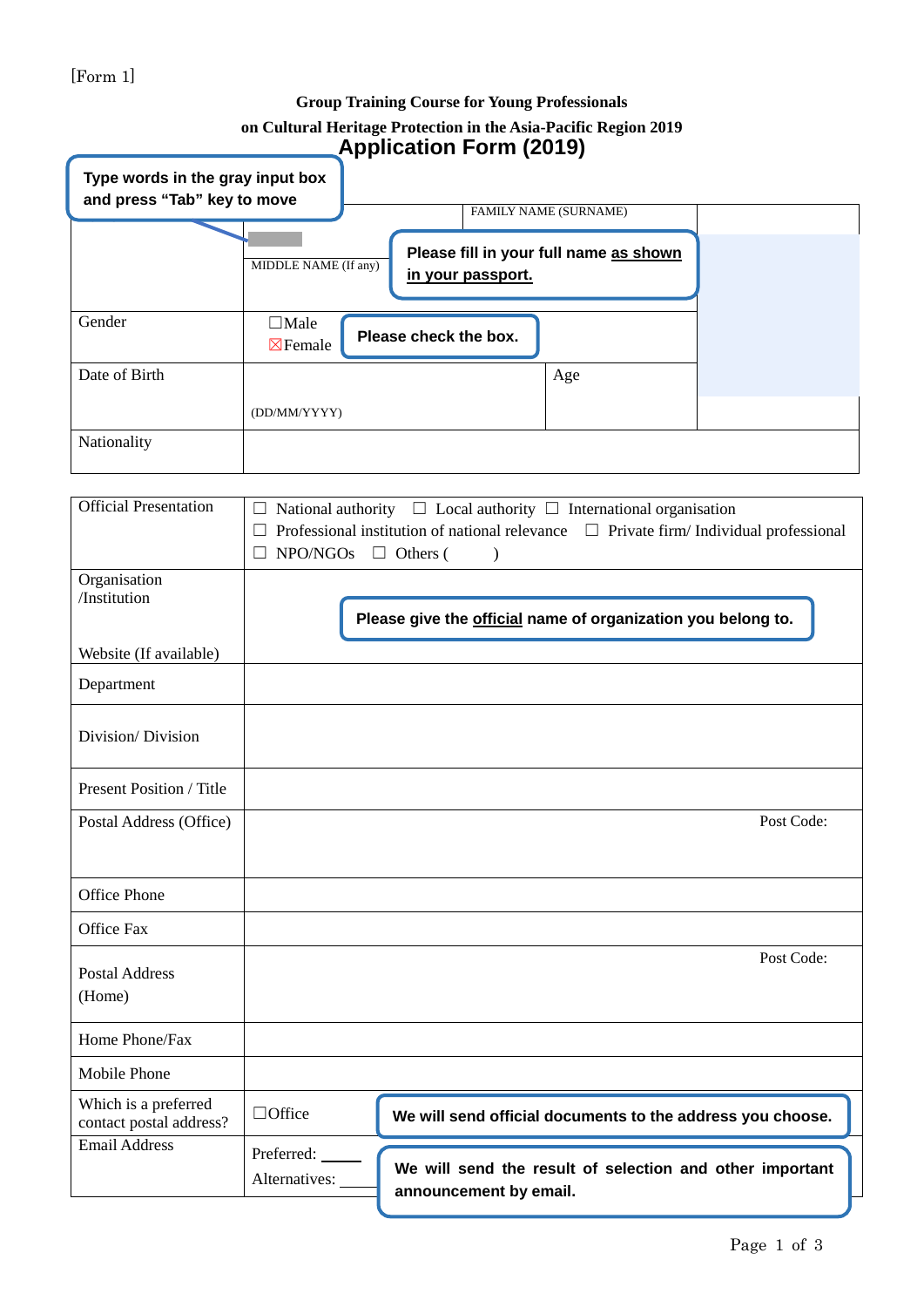| [Form 1]                                                                               |                                                                                                                                                                                                                                                                                                                                                                                                                                                                |                                                                                                                              |                   |  |  |
|----------------------------------------------------------------------------------------|----------------------------------------------------------------------------------------------------------------------------------------------------------------------------------------------------------------------------------------------------------------------------------------------------------------------------------------------------------------------------------------------------------------------------------------------------------------|------------------------------------------------------------------------------------------------------------------------------|-------------------|--|--|
| <b>Nearest International</b><br>Airport                                                | We will arrange your travel to Japan from the airport given here.                                                                                                                                                                                                                                                                                                                                                                                              |                                                                                                                              |                   |  |  |
| Educational<br>Background                                                              | Name of School/ University                                                                                                                                                                                                                                                                                                                                                                                                                                     | Duration (from-to)                                                                                                           | Degree (major)    |  |  |
|                                                                                        | Organisation                                                                                                                                                                                                                                                                                                                                                                                                                                                   | Duration (from-to)                                                                                                           | Job Specification |  |  |
| <b>Employment History</b>                                                              |                                                                                                                                                                                                                                                                                                                                                                                                                                                                |                                                                                                                              |                   |  |  |
| <b>Relevant Work</b><br>(multiple answers)<br>*temple, palace,<br>monument, stupa etc. | $\Box$ Conservation practice ( $\Box$ traditional building* $\Box$ vernacular house $\Box$ colonial building)<br>$\Box$ Repair work of building components $\Box$ Formulation of conservation plan<br>□Formulation of disaster risk management plan □Damage assessment/survey<br>$\Box$ Documentation (drawing) $\Box$ Documentation (photography) $\Box$ Raising community<br>awareness/working with c<br>Please check practices relevant to your daily work. |                                                                                                                              |                   |  |  |
| Outline of current job<br>responsibilities                                             | buildings) $\Box$ Other (<br>$\blacktriangleright$<br>$\blacktriangleright$<br>⋗                                                                                                                                                                                                                                                                                                                                                                               | For details of your work, please write in the short paper.                                                                   |                   |  |  |
| Qualification/License<br>(if any)                                                      |                                                                                                                                                                                                                                                                                                                                                                                                                                                                |                                                                                                                              |                   |  |  |
| <b>Overseas Training</b><br>Course you<br>have participated                            | <b>ICCROM</b> (<br>UNESCO (<br>W<br>$\Box$<br>JI(<br>official institutes or organisations.<br>Ot                                                                                                                                                                                                                                                                                                                                                               | Full Name of Course/Host institution/Venue (country)<br>Please list all the professional OVERSEAS training course offered by | Date              |  |  |
| Professional Experience                                                                | $\Box$ Less than 4 years' experience in the cultural heritage protection field. (<br>$\square$ 5-7 years' experience in the cultural heritage protection field.<br>$\Box$ More than 8 years' experience in the cultural heritage protection field. (                                                                                                                                                                                                           |                                                                                                                              | years)<br>years)  |  |  |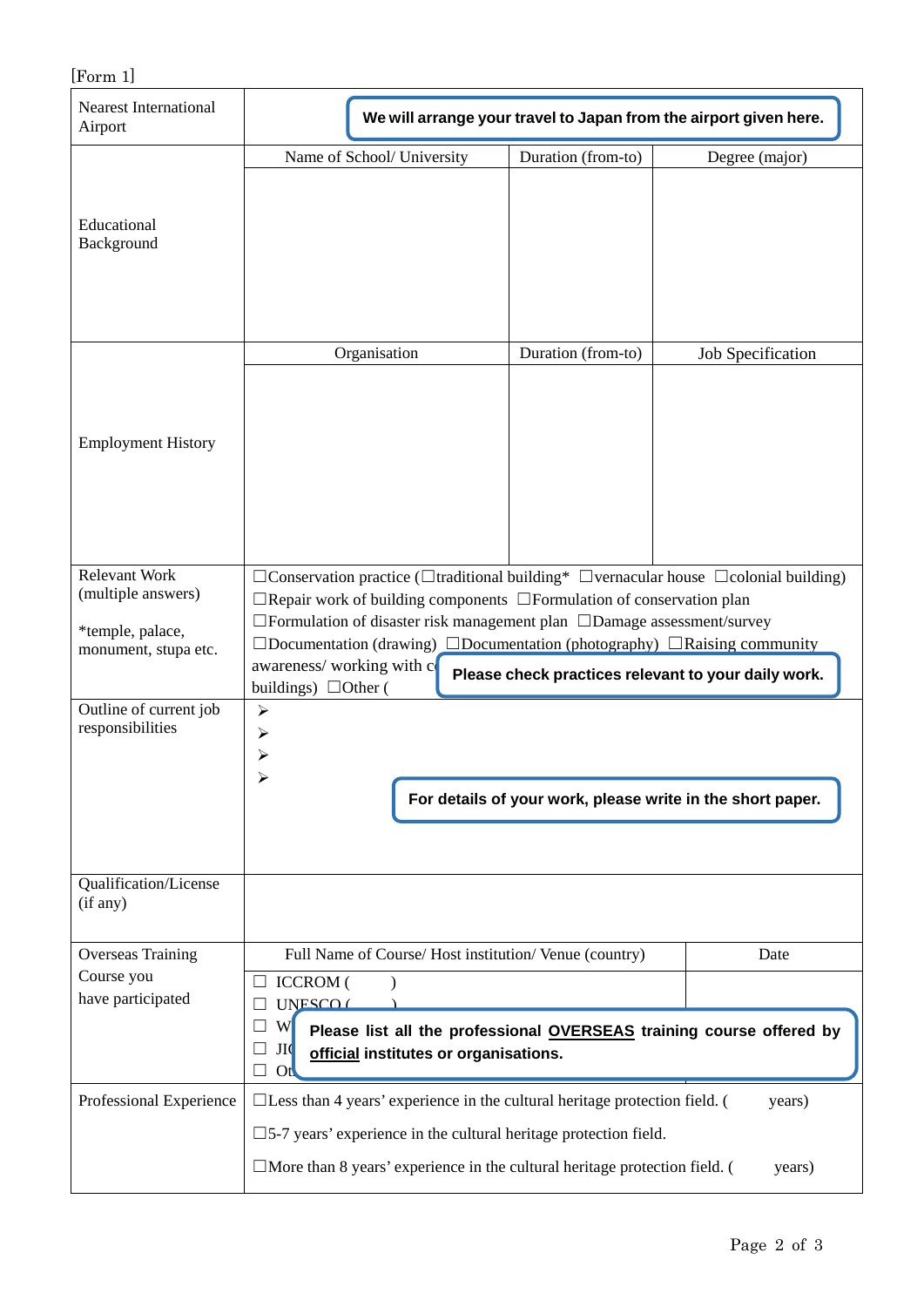| [Form 1]                  |                                                                                           |                                          |                                                                                                                    |                 |  |
|---------------------------|-------------------------------------------------------------------------------------------|------------------------------------------|--------------------------------------------------------------------------------------------------------------------|-----------------|--|
| <b>Sufficient English</b> | Listening                                                                                 | Speaking                                 | Writing                                                                                                            | Reading         |  |
| proficiency is required   |                                                                                           |                                          |                                                                                                                    |                 |  |
| for participation         | Choose an item.                                                                           | Choose an item.                          | Choose an item.                                                                                                    | Choose an item. |  |
| Certificate (If any)      | <b>TOEFL/IELTS:</b>                                                                       |                                          |                                                                                                                    |                 |  |
| *TOEFL, IELTS etc.        | Other:                                                                                    |                                          |                                                                                                                    |                 |  |
| Food restrictions         | $\square$ No                                                                              | $\Box$ Yes $\rightarrow$ Please specify: |                                                                                                                    |                 |  |
| Smoking habits            | $\square$ No                                                                              | $\Box$ Yes                               |                                                                                                                    |                 |  |
| Any allergy to food or    | $\square$ No                                                                              | $\Box$ Yes $\rightarrow$ (Food:          |                                                                                                                    |                 |  |
| drug                      |                                                                                           | (Drug:                                   |                                                                                                                    |                 |  |
| (only for women)          | $\square$ No                                                                              | $\Box$ Yes<br>months)                    |                                                                                                                    |                 |  |
| Pregnancy                 |                                                                                           |                                          |                                                                                                                    |                 |  |
| Medicine you currently    | $\square$ No                                                                              | $\Box$ Yes<br>$\rightarrow$              | (Name of medicine:                                                                                                 |                 |  |
| take for treatment        |                                                                                           |                                          |                                                                                                                    |                 |  |
| How did you know this     | $\Box$ ACCU website/facebook $\Box$ ICCROM website $\Box$ Organisation (supervisor, head) |                                          |                                                                                                                    |                 |  |
| course?                   | $\Box$ National Commission for UNESCO $\Box$ Previous ACCU participants                   |                                          |                                                                                                                    |                 |  |
|                           | $\Box$ Friends/Colleagues $\Box$ Other (                                                  |                                          |                                                                                                                    |                 |  |
| Passport Number           | No.                                                                                       |                                          | Date of issue:                                                                                                     |                 |  |
|                           | Name in                                                                                   |                                          | We will not use the personal information for any purpose other<br>than travel arrangement for our training course. |                 |  |

I hereby certify that above statements are true and correct to the best of my knowledge and belief. I also declare that my health allows me to undertake the whole training programme. If I were accepted, I agree:

- not to bring any family members to Japan during the programme;
- to return home at the end of the programme on the designated flight arranged by ACCU Nara;
- that ACCU Nara will publish your reports as long as they are used for the programme purposes;
- to accept all the terms and conditions presented by the organisers.

Date: Signature:

NAME IN PRINT: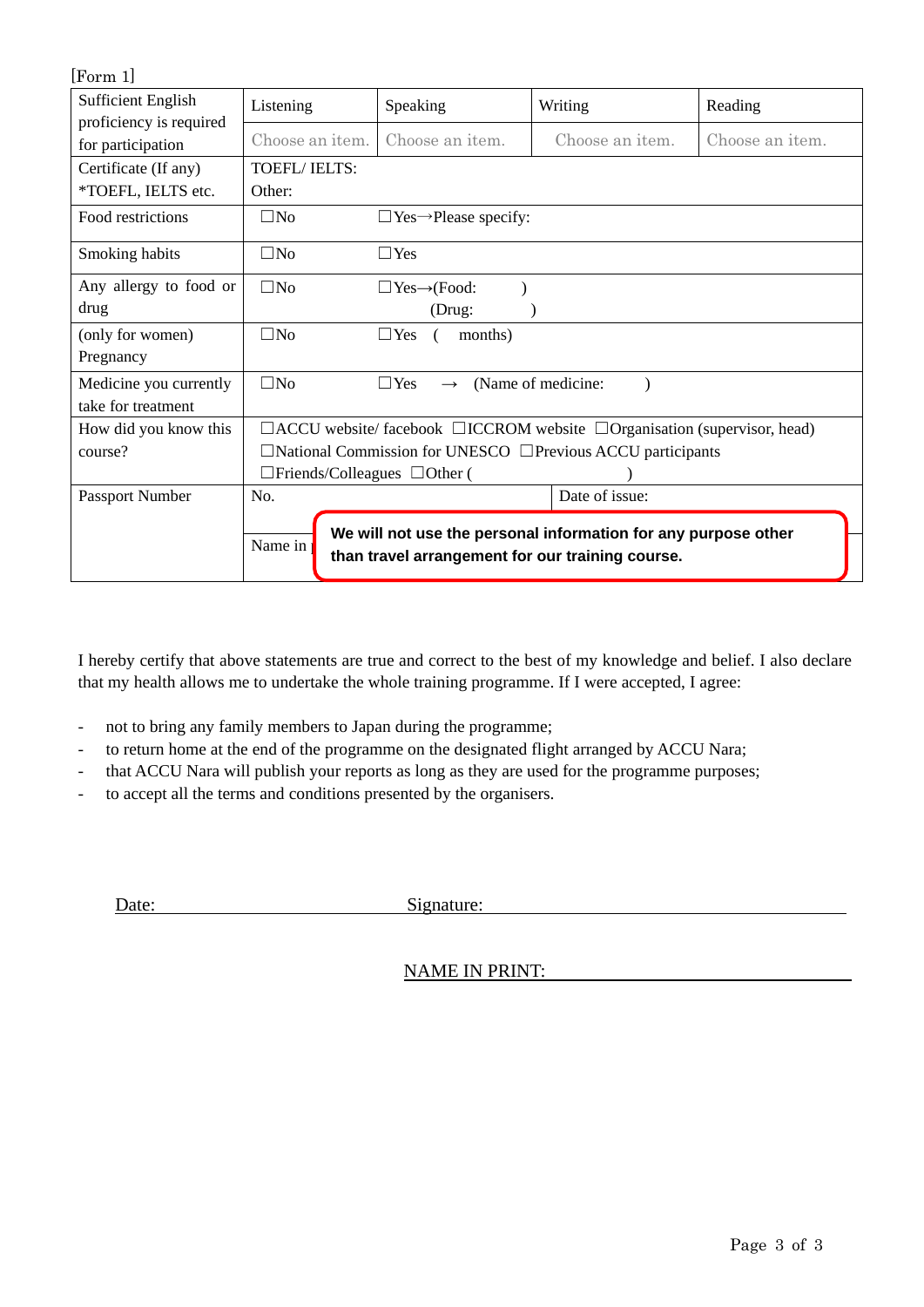### Group Training Course for Young Professionals on Cultural Heritage Protection in the Asia-Pacific Region 2019

## Conservation and Management of Wooden Structures

(4 September – 3 October 2019, Nara, Japan)

Recommendation Form

To: Mr MORIMOTO Susumu

stamp

 Director Cultural Heritage Protection Cooperation Office, Asia-Pacific Cultural Centre for UNESCO (ACCU)

> Name: Date of Birth:

I hereby recommend the above person as a participant of the Group Training Course on Cultural Heritage Protection in the Asia-Pacific Region 2019.

Head of Organisation:

 Name: Title: Organisation Name: Address: Phone: Fax: e-mail: Date:

Signature: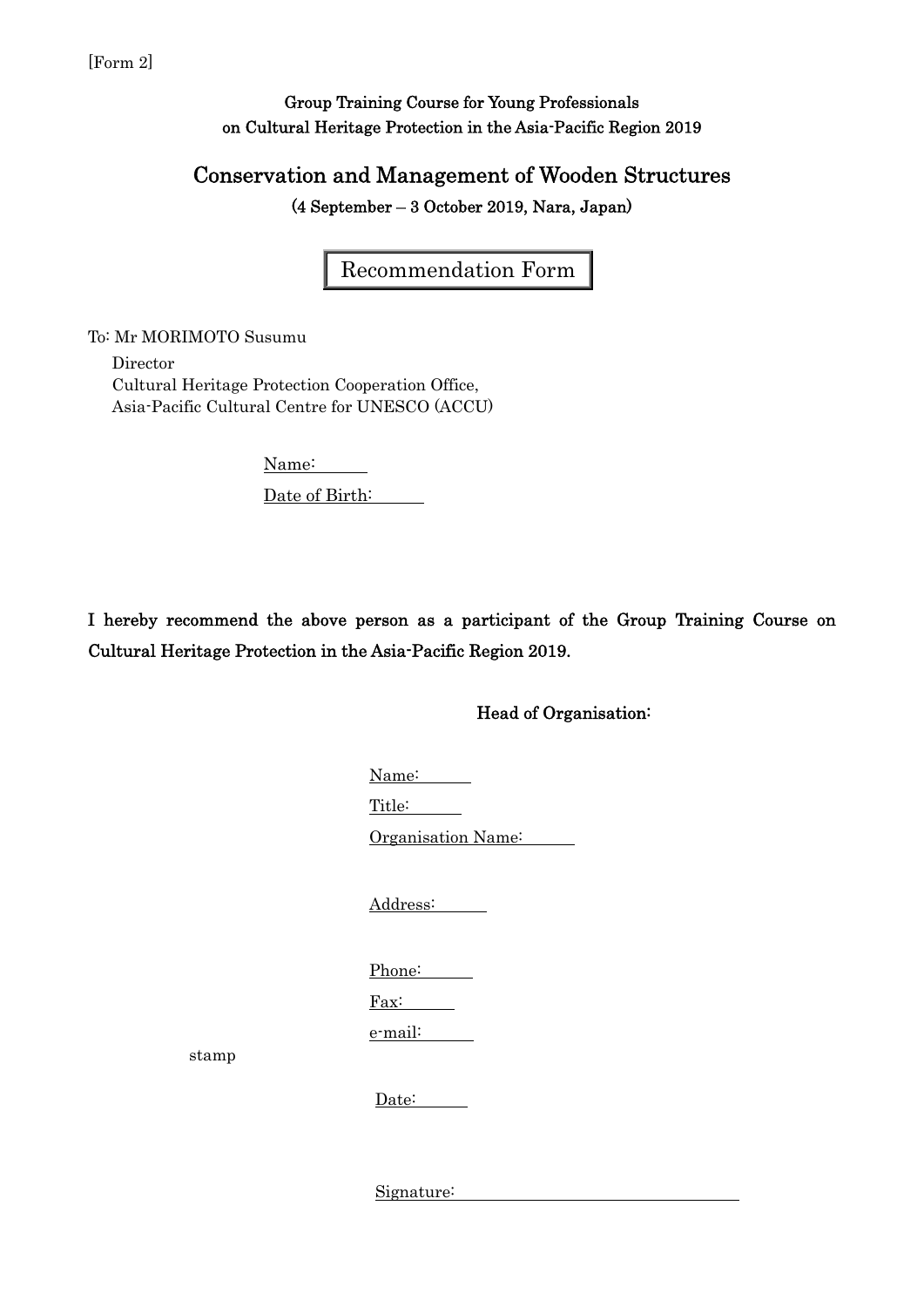## Short Paper

| Reasons for applying/ Motivation for the training course                                                             |
|----------------------------------------------------------------------------------------------------------------------|
|                                                                                                                      |
|                                                                                                                      |
|                                                                                                                      |
|                                                                                                                      |
|                                                                                                                      |
|                                                                                                                      |
|                                                                                                                      |
|                                                                                                                      |
|                                                                                                                      |
|                                                                                                                      |
|                                                                                                                      |
|                                                                                                                      |
|                                                                                                                      |
| Project(s) in the relation to the conservation/restoration of wooden structures that applicants<br>are/were involved |
|                                                                                                                      |
|                                                                                                                      |
|                                                                                                                      |
|                                                                                                                      |
|                                                                                                                      |
|                                                                                                                      |
|                                                                                                                      |
|                                                                                                                      |
|                                                                                                                      |
|                                                                                                                      |
|                                                                                                                      |
|                                                                                                                      |
|                                                                                                                      |